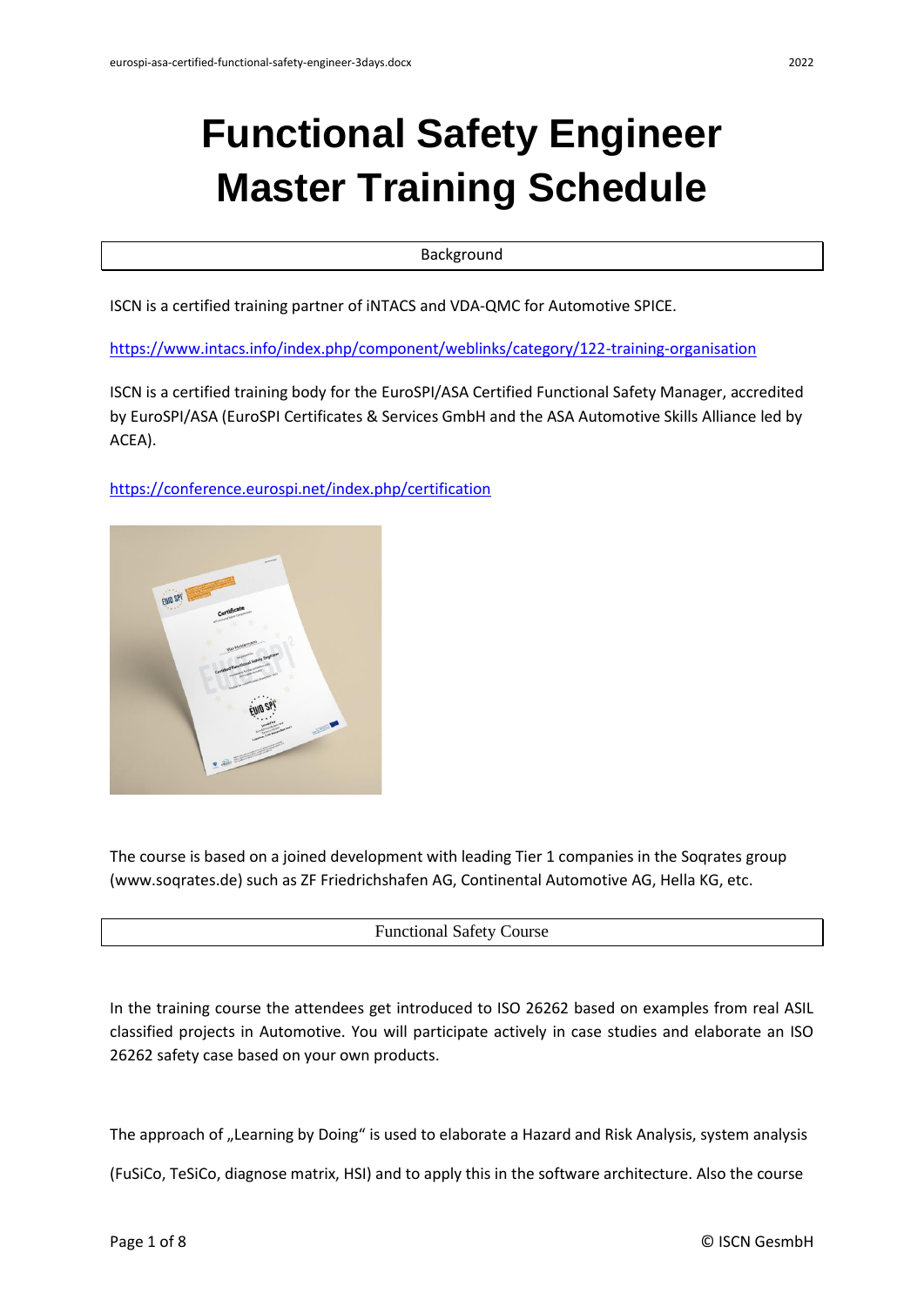introduces to HW safety analysis, fault trees, and FIT rates calculation. Also we include information about legal aspects.

#### **Target Group Functional Safety Manager Strategy Level**

Managers who need to understand the impact of functional safety on their products, the liabilities and the processes.

#### **Target Group Functional Safety Engineer**

Safety Manager, Quality Manager, System- and SW Architects, project leaders, experienced engineers who are confronted with functional safety design.

**Resources** 

#### **Functional Safety Manager Strategy Level**

The course materials and lectures are online available on the DRIVES platform.

#### <https://learn.drives-compass.eu/>



Scroll down and select the course.

- Select the course Functional Safety Manager Strategic Level.
- Register
- You receive an email and need to confirm by clicking the link in your email.
- Then you can login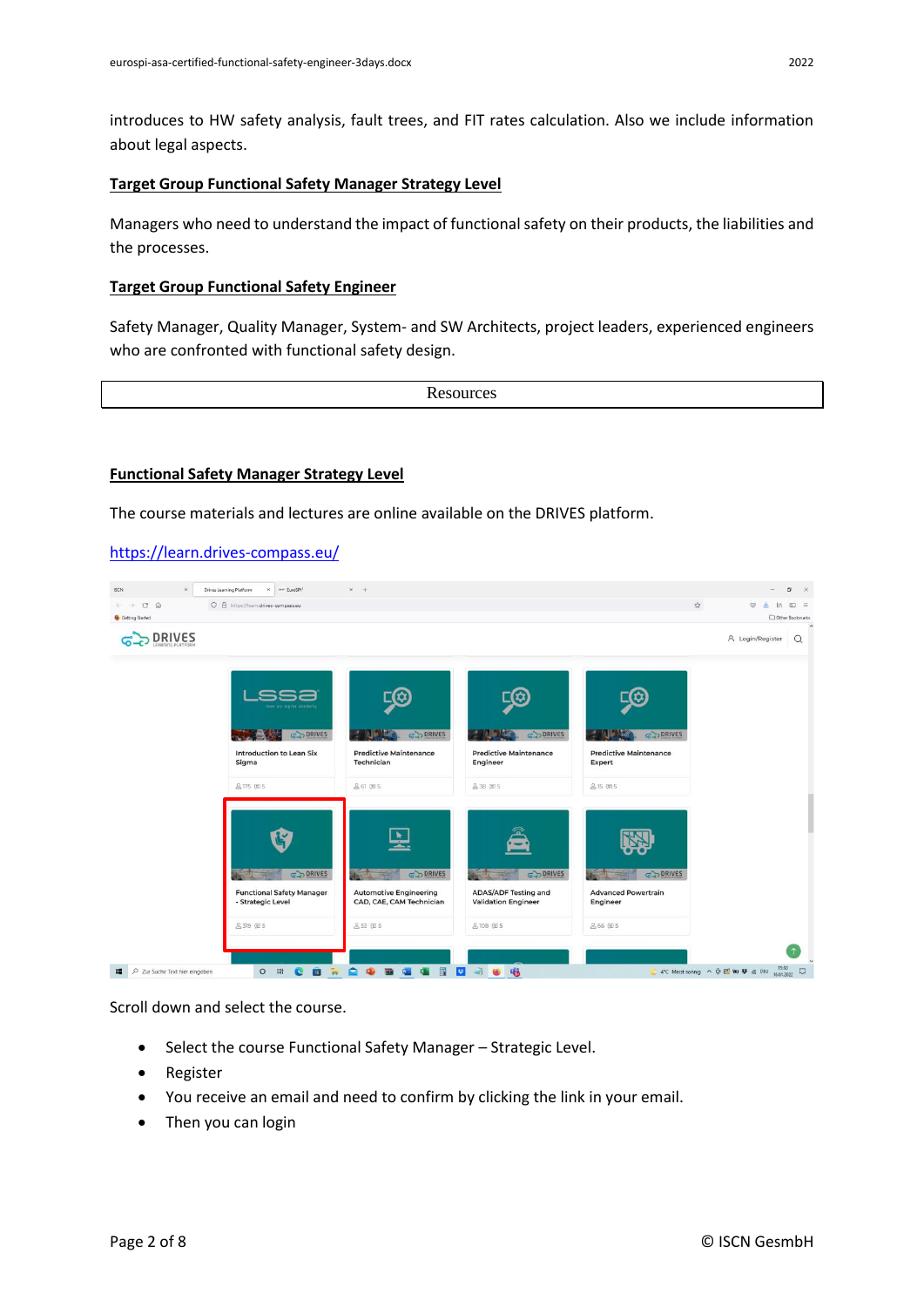# **Functional Safety Engineer**

The course materials and lectures are online available on the EuroSPI Academy platform.

# <https://academy.eurospi.net/>



- Select the course Functional Safety Engineer.
- Register
- You receive an email and need to confirm by clicking the link in your email.
- Then you can login
- You need the enrollment key **- will be provided -**

Course Schedule

#### **Functional Safety Manager Strategy Level**

This is a free MOOC available at

<https://learn.drives-compass.eu/>

and can be attended online. It is assumed that all attendees will visit this course before they attend the safety engineer and additional safety manager modules.

U1.E1 Motivation and Introduction to Functional Safety

U1.E2 Understanding Hazard and Risk Analysis and Safety Goals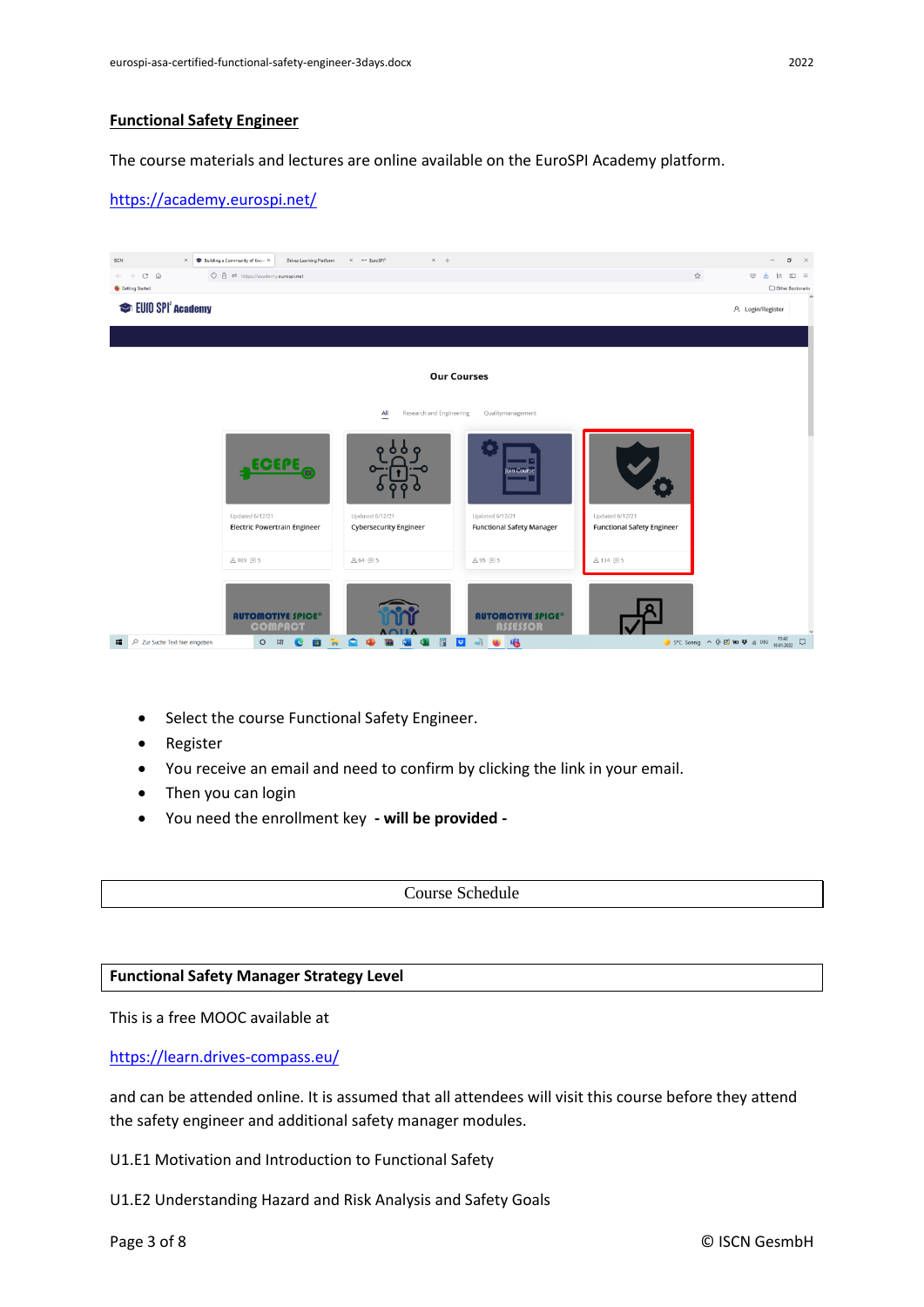# U1.E3 Impact of Functional Safety on Product Design and Cost

# **Functional Safety Engineer**

# **Functional Safety Design – H&R Analysis**

| Day 1 09.00 - 10.15                                                | U3.E1 System Hazard Analysis and Safety Concept (Continued)<br>(H&R in different standards, in ISO 26262, examples)             |  |
|--------------------------------------------------------------------|---------------------------------------------------------------------------------------------------------------------------------|--|
| Day 1 10.15 - 10.30                                                | Coffee Break                                                                                                                    |  |
| Day 1 10.30 - 12.00                                                | Exercise 1: Item Drawing and Fill out H&R (Minimum 3 Risks)                                                                     |  |
| Day 1 12.00 - 13.00                                                | Lunch Break                                                                                                                     |  |
| Day 1 13.00 - 14.00                                                | Discussion of Exercise 1                                                                                                        |  |
| <b>Functional Safety Design - System Level</b>                     |                                                                                                                                 |  |
| Day 1 14.00 - 15.00                                                | U3.E2 Integrating Safety in System Design & Test<br>(FSC, TSC, Safety Critical Signal Flow, HSI System level<br>content)        |  |
| Day 1 15.00 - 15.15                                                | Coffee Break                                                                                                                    |  |
| Day 1 15.15 - 17.00                                                | U3.E2 Integrating Safety in System Design & Test<br>(FSC, TSC, Safety Critical Signal Flow, HSI System level<br>content)        |  |
| Day 2 08.00 - 10.00                                                | Exercise 2: FSC/TSC Exercise based on safety goals plus<br>preliminary architecture decisions<br>(based on exercise 1 outcomes) |  |
| Day 2 10.00 - 10.15                                                | <b>Coffee Break</b>                                                                                                             |  |
| Day 2 10.15 - 11.30                                                | Discussion of Exercise 2                                                                                                        |  |
| Functional Safety Design - System Level - HW-SW Interface Specific |                                                                                                                                 |  |
| Day 2 11.30 - 12.30                                                | Exercise 3: HSI Exercise based on functional safety concept<br>(based on exercise 2 outcomes)                                   |  |
| Day 2 12.30 - 13.30                                                | Lunch Break                                                                                                                     |  |
| Day 2 13.30 - 14.30                                                | Discussion of Exercise 3                                                                                                        |  |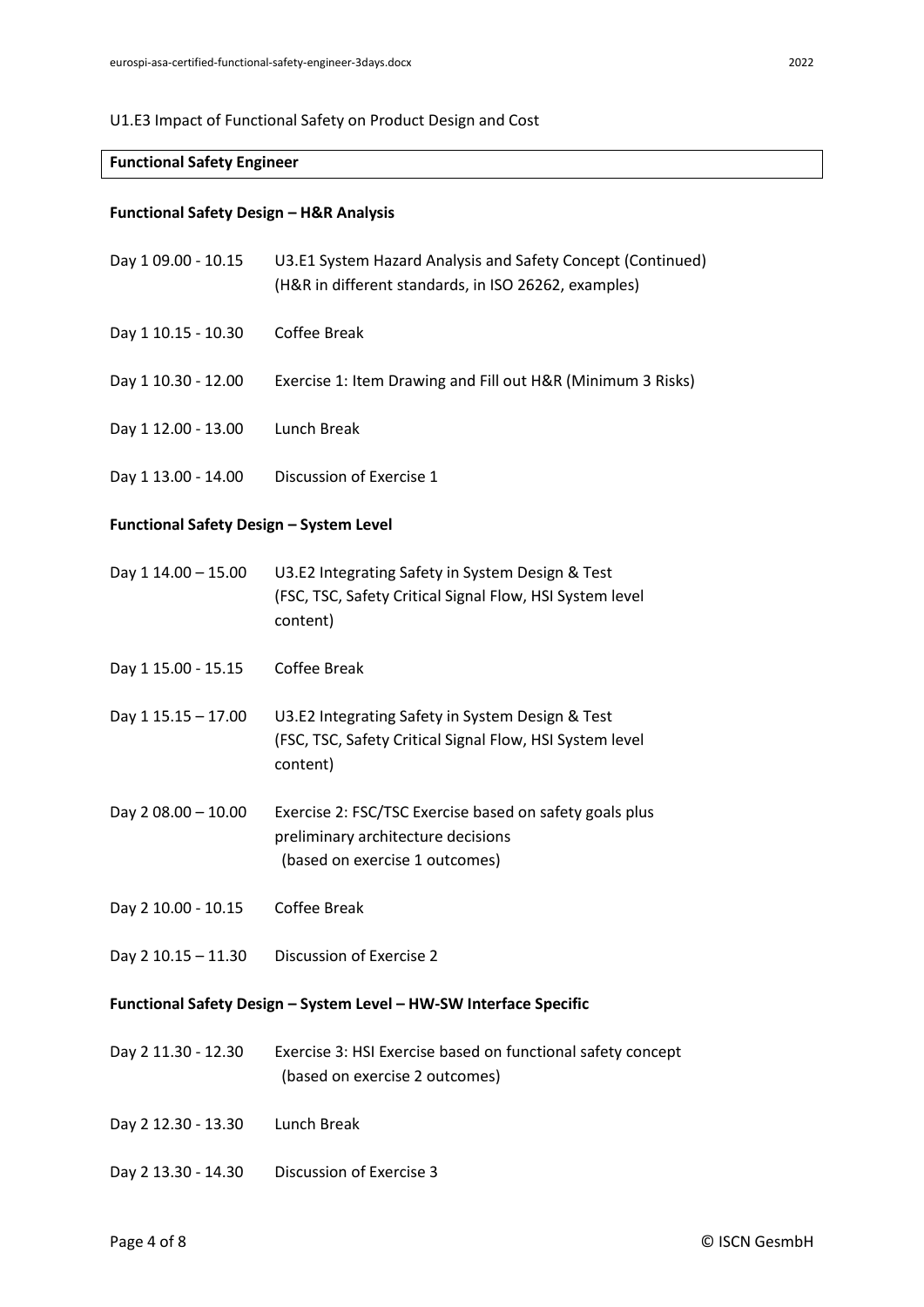#### **Functional Safety Design – Software Level**

| Day 2 14.30 - 14.45 | <b>Coffee Break</b>                                                                                                                                                 |
|---------------------|---------------------------------------------------------------------------------------------------------------------------------------------------------------------|
| Day 2 14.45 - 16.00 | U3.E4 Integrating Safety in Software Design & Test<br>(HSI continued SW level, SW FMEA, Diagnose Matrix,<br>SW safety Architecture with E-Gas, Diagnostic Coverage) |
| Day 3 08.00 - 09.30 | U3.E4 Integrating Safety in Software Design & Test Continued                                                                                                        |
| Day 3 09.30 - 10.00 | Exercise 4: Elaborating Diagnose matrix based on signal inputs<br>(for the signals in the HSI)                                                                      |
| Day 3 10.00 - 10.15 | Coffee Break                                                                                                                                                        |
| Day 3 10.15 - 11.30 | Exercise 4: Elaborating Diagnose matrix based on signal inputs<br>(for the signals in the HSI)                                                                      |
| Day 3 11.30 - 12.30 | Discussion of Exercise 4                                                                                                                                            |
| Day 3 12.30 - 13.30 | Lunch Break                                                                                                                                                         |

# **HW Safety Design Aspects**

| Day $3\,13.30 - 15.00$ | U3.E3 Integrating Safety in Hardware Design & Test |
|------------------------|----------------------------------------------------|
|                        | (Fit rate Calculation Example, FMEDA,              |
|                        | Diagnostic Coverage, FTA)                          |

Day 3 15.00 - 15.15 Coffee Break

Day 3 15.15 – 16.00 Exercise 5: FMEDA, FTA

Trainer

#### **Two trainers from the below pool:**

#### **Dr Richard Messnarz**

- Principal Automotive SPICE Assessor
- VW Certified Software Quality Improvement Leader (SQIL)
- Internal coach for VW BS
- VDA Certified Competent Level Instructor for Automotive SPICE
- EUROSPI & ASA Certified Functional Safety Trainer
- Researcher Profile: <https://scholar.google.com/citations?user=v2xVlnwAAAAJ&hl=de&oi=ao>
- 32 years of automotive industry experience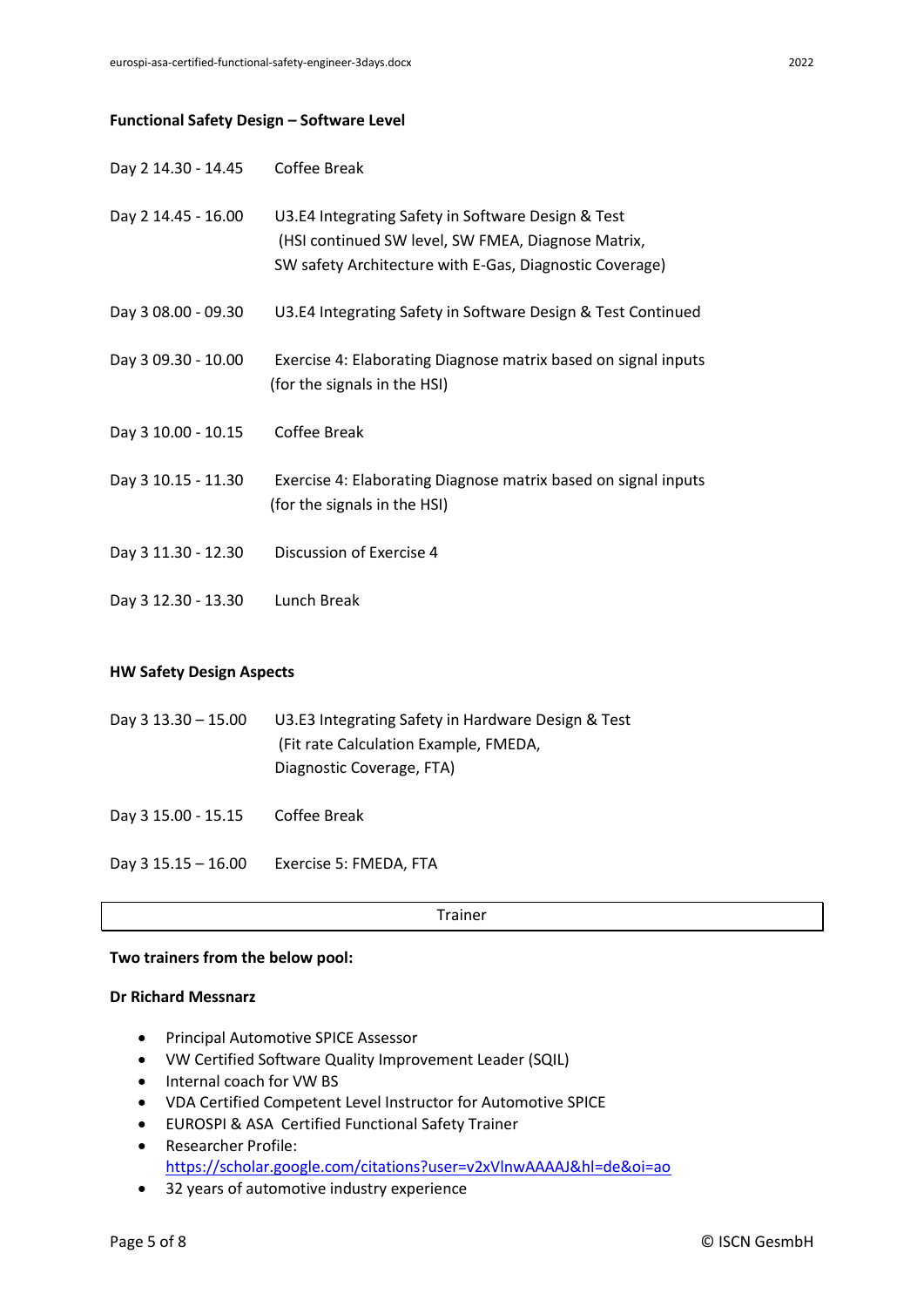- System Architectures, SW Architectures, Requirements Management, Re-Use
- Requirements Management in Automotive
- Industry projects with BOSCH, ZF, Continental, Magna, HELLA, VW, etc.
- Chairman EuroSPI [www.eurospi.net](http://www.eurospi.net/)
- Assessor at BOSCH AS / ZF Lenksysteme since 2003

# **DI Damjan Ekert**

- Principal Automotive SPICE Assessor
- VW SQIL SW Quality Improvement Lead
- EUROSPI & ASA Certified Functional Safety Manager Trainer
- EUROSPI & ASA Certified Trainer for AQUA (Automotive Quality Engineer)
- SW Project Lead and Architect Capability Adviser System
- 20 year Automotive industry experience
- PQ in Magna projects for 3 years
- Q-Support in ZF Lemförde Projects (ASIL C) for 9 years
- Q-Support in BOSCH Automotive Steering (ASIL-D) for 8 years
- Studied Telematics and Informatics at TU Graz
- Researcher Profile: <https://scholar.google.com/citations?user=4Sf3jdIAAAAJ&hl=de&oi=ao>

# **Dr Georg Macher**

- Provisional Automotive SPICE Assessor
- Chief Scientist Technical Informatics at TU Graz
- ECQA Certified Functional Safety Manager Trainer
- ECQA Certified Trainer for AQUA (Automotive Quality Engineer)
- R&D for AVL for 8 years
- Senior Scientist at technical University of Graz
- ISCN expert as part of university and ISCN cooperation (since 1997)
- Industry projects with AVL, Magna, AL
- EU Projects with ISCN (TUG + ISCN Partnership)
- More than 15 years work experience
- Automotive SPICE + HW-SW Design Concepts
- Lecturer about Functional Safety and ASPICE at TU Graz
- Studied Telematics and Informatics at TU Graz

# **Dr Andreas Riel**

- Provisional Automotive SPICE Assessor
- ECQA Certified Functional Safety Manager Trainer
- Software Architect at AVL for 8 years
- ECQA Certified Trainer for AQUA (Automotive Quality Engineer)
- Lecturer at Grenoble INP
- Lecturer at FH Düsseldorf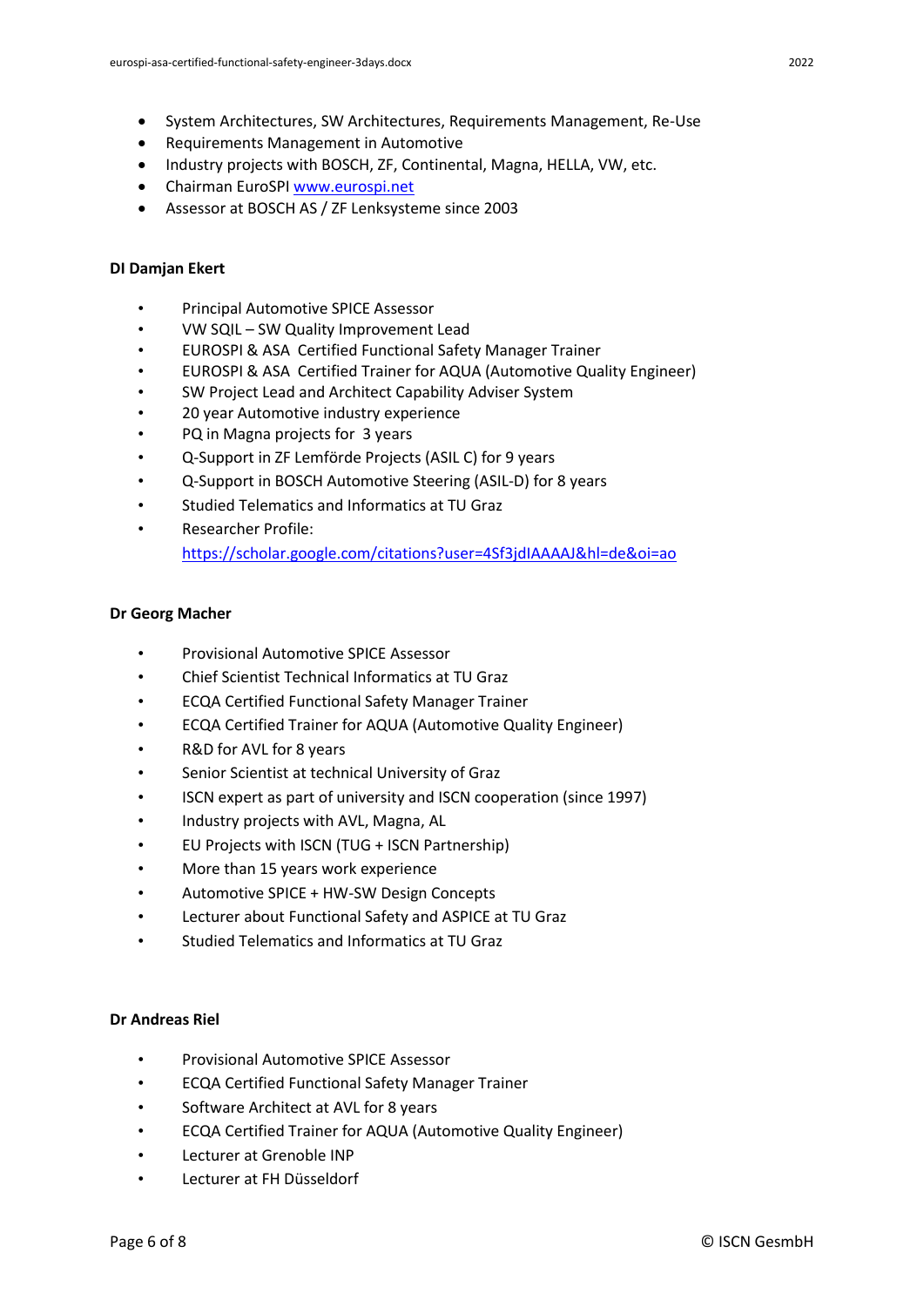- EU Projects with ISCN (TUG + ISCN Partnership)
- More than 20 years work experience
- Automotive SPICE + HW-SW Design Concepts
- Requirements Management for platforms at BOSCH AS, ZF Parkbremse, ZF PLZ, etc.
- Studied Telematics and Informatics at TU Graz

# **Dipl. Ing. Bernhardt Steger**

- Competent Automotive SPICE Assessor
- 20 years work experience Automotive
- ECQA Certified Functional Safety Manager / Engineer Trainer
- Project management SW PL for X-Drive
- Expert for SW Design, SW Architectures, SW Unit Tests etc.
- Lecturer for project management at Technical Academy Schwäbisch Gmünd (2015-2017)
- Developer of SW functions in X-Drive projects before becoming SW PL
- Proframmer of tools e.g. project planning tool integrating CQ and MS Project at BOSCH AS
- Studied Informatics at ETH Zürich

# **Dipl. Ing. Jürgen Dobaj**

- Researcher at TU Graz (highly autonomous driving systems)
- ISCN expert as part of university and ISCN cooperation (since 1997)
- ECQA Certified Trainer for AQUA (Automotive Quality Engineer)
- Lectures at TU Graz about AQUA
- 5 years Automotive work experience
- Studied Telematics and Informatics at TU Graz, does now his PhD
- Programmed SW for power plant management in the cloud for Austrian energy systems